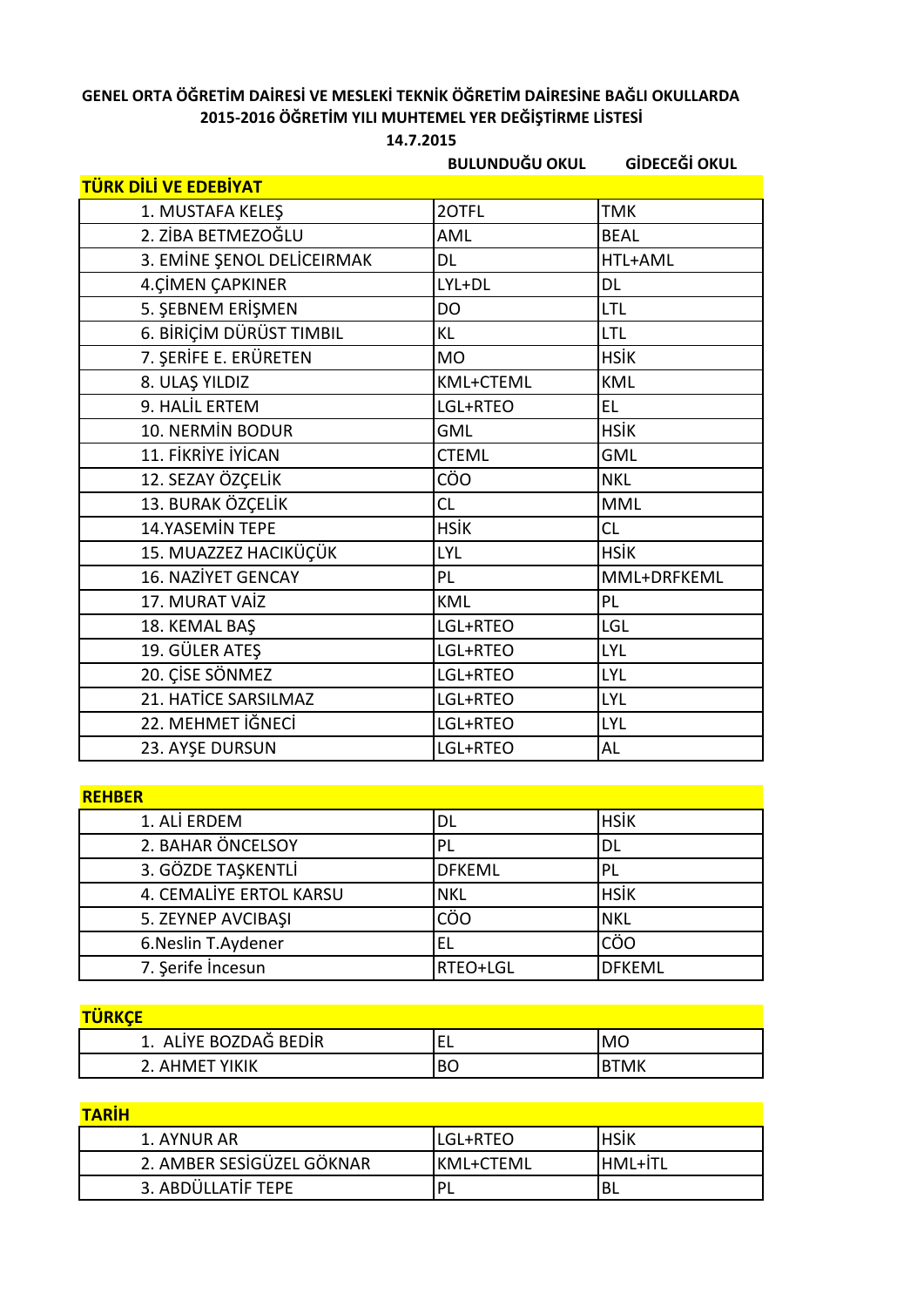| 4. SALIH ŞAH           | LGL+RTEO  | D<br>- |
|------------------------|-----------|--------|
| 5. MERYEM BIRMEC       | МO        | v      |
| <b>6. EMRAH MERCAN</b> | 'RTEO+LGL | AL     |

| <b>COĞRAFYA (İNG)</b> |                  |            |
|-----------------------|------------------|------------|
| 1. CANSU KARŞILI      | <b>IRTEO+LGL</b> | IMTMK+BL   |
| 2. ASİYE MEVLİTOĞLU   | <b>IRTEO+LGL</b> | <b>TMK</b> |

# **COĞRAFYA**

| 1. CEMİL CAHİT ENSARİ   | DL+BEAL     | LTL         |
|-------------------------|-------------|-------------|
| 2. ERKAN ÇAVUŞ          | <b>HSİK</b> | DL          |
| 3. PINAR YILDIZ         | <b>RTEO</b> | <b>HSİK</b> |
| 4. NİLGÜN ERYENER       | RTEO+LGL    | <b>HSİK</b> |
| 5. DİLBER ÇALICIOĞLU    | EL          | MML+DRFKEML |
| 6. SERKAN SÜREK         | HML+DRFKEML | <b>NKL</b>  |
| 7. FARUK ASLAN          | LYL         | AL          |
| 8. AYŞE GÖÇER KIZARTICI | GTMK+DO     | <b>GTMK</b> |
| 9. OYA ÖZLER            | <b>STO</b>  | KL          |
| 10. CEMİL ÇELİK         | <b>OVO</b>  | AL+OVO      |
| 11.EZDİN DOĞMAZ         | <b>RTEO</b> | <b>LYL</b>  |

#### **SOSYAL BİLGİLER**

| IVJINL DILVILLII |    |    |
|------------------|----|----|
|                  | -- | MC |
|                  |    |    |

| <b>MATEMATIK</b>      |          |              |
|-----------------------|----------|--------------|
| 1. ÖZGE DİLEK SERGEN  | EL       | <b>MO</b>    |
| 2. UMUT YOLSAL        | EL       | BL           |
| 3. HABİBE TİLİM       | LGL+RTEO | EL           |
| 4. YILDIZ BAKIRCI     | CÖO      | <b>NKL</b>   |
| 5. İPEK SÖNMEZKALE    | CL       | CÖO          |
| 6. İHSAN NURLUÖZ      | MO+EL    | <b>MML</b>   |
| 7. EMİNE GÜNAYDIN     | EL+RTEO  | MO+EL        |
| 8. SİBEL GENCALIOĞLU  | MTL+MML  | <b>MTL</b>   |
| 9. SABİHA GARABLİ     | RTEO+LGL | <b>CTEML</b> |
| <b>10. YUSUF KATA</b> | EL       | KML+İTL      |
| 11. YANKI YAĞCIOĞLU   | RTEO+LGL | EL           |

# **MATEMATİK (İNG)**

| 1. ZEHRA KAVUKLU       | <b>MTMK</b> | <b>TMK</b>  |
|------------------------|-------------|-------------|
| 2. EMİNE AKTUNÇ        | <b>MO</b>   | <b>MTMK</b> |
| 3. SERAL ÜNEY YÜKSELER | <b>BEAL</b> | <b>TMK</b>  |
| 4. BUĞRA GÜNEY         | 19MTMK      | <b>BEAL</b> |
| 5. SEMAY KAŞIKÇI       | <b>GTMK</b> | 19MTMK      |
| 6. POLAT ÇAKIROĞLU     | GML+CTEML   | <b>GTMK</b> |
| 7. MEHMET HALİMOĞLU    | <b>ŞZÇO</b> | <b>HSİK</b> |
| 8. ÖZGE G. BEŞERLER    | <b>BL</b>   | ÇO          |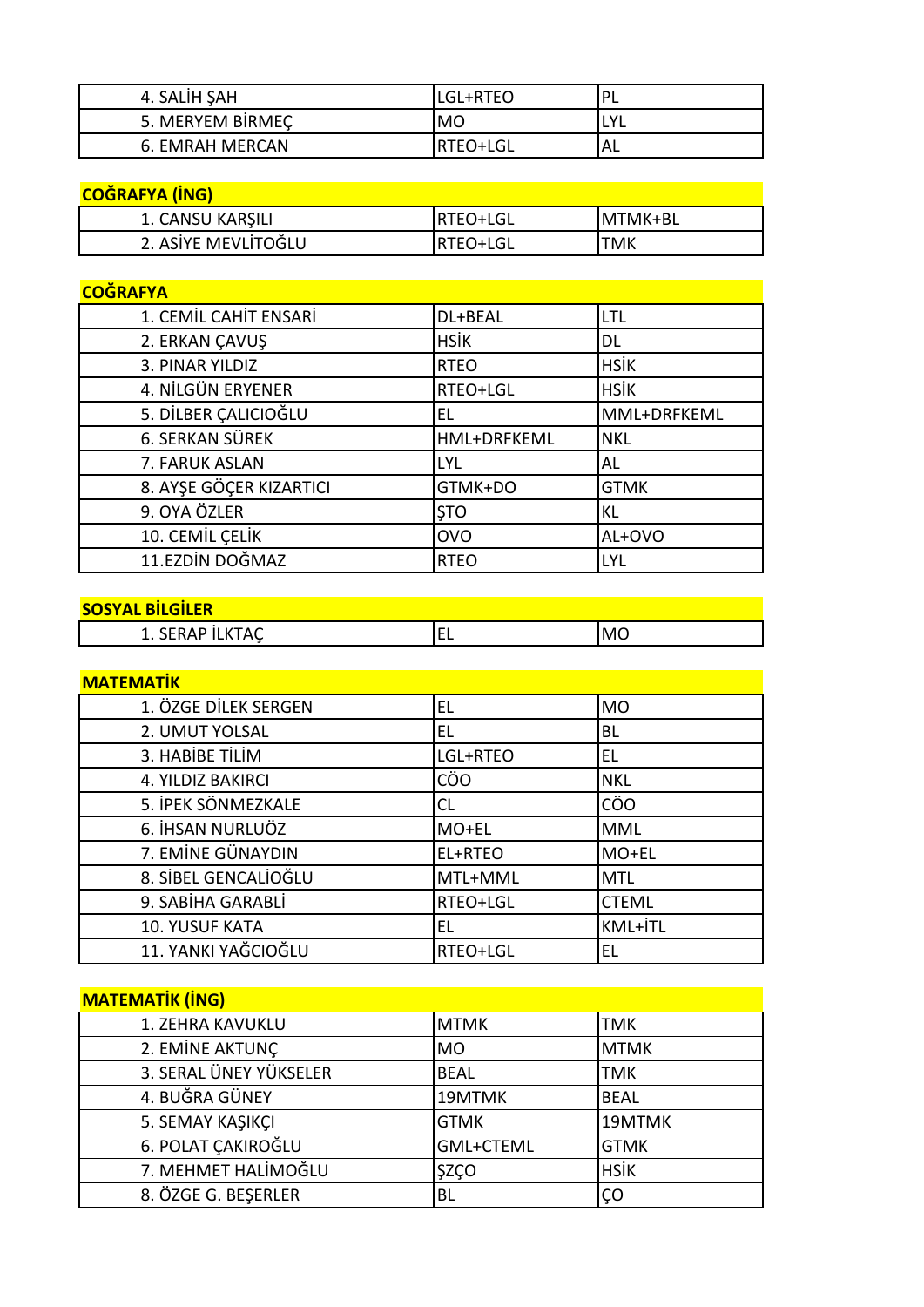| <b>FIZIK (ING)SCIENCE</b> |           |          |
|---------------------------|-----------|----------|
| 1. UMUT ZEYTIN            | 'BL       | IGTMK+BL |
| 2. HALIL ALKIM            | IBL+MTMK  | IMTMK    |
| 3. ESEN UĞURAL            | IRTEO+LGL | 'BL      |

| <b>KIMYA</b>        |    |             |
|---------------------|----|-------------|
| 1. SONAT ÜNTEL      | ™k | <b>BEAL</b> |
| 2. MUSTAFA KESKİNEL | ⊢  | EL+BL       |

| <b>KIMYA(ING)</b>    |                  |                 |
|----------------------|------------------|-----------------|
| 1. RASİHA GAMZE ÖNEY | <b>IRTEO+LGL</b> | <b>IMTMK+BL</b> |

**BİYOLOJİ (İNG)**  1. FİLİZ AŞAN RTEO+LGL MTMK+BL 2. LEMAN TANCER GTMK+19MTMK 19MTMK<br>3. ALIYE GÖKSUN LGL+RTEO GTMK-BL 3. ALİYE GÖKSUN LGL+RTEO

| <b>FEN BILGISI</b>    |           |                |  |
|-----------------------|-----------|----------------|--|
| 1. GÜLŞAN M. KAHRAMAN | CÖO       | ÇO             |  |
| 2. OSMAN YILSEV       |           | CÖO            |  |
| 3. HAZAR TOYAL        | LGL+RTEO  | <b>MO-EL</b>   |  |
| 4. IPEK KASAPOĞLU     | DO        | <b>DO-BTMK</b> |  |
| 5. BİNNUR İBİLİ       | CTEML-KML |                |  |

**FEN BİLGİSİ (İNG)** 1. SERAP AYPAR SZÇO+CÖO SZÇO+MTMK

| <b>INGILIZCE</b>             |                  |              |
|------------------------------|------------------|--------------|
| 1. FUNDA DEDEOĞLU AKGÜN      | <b>HTL</b>       | <b>TMK</b>   |
| 2. NESRÍN ARTAM              | PL               | <b>HTL</b>   |
| 3. ESRA MAVIOĞLU             | KML+CTEML        | PL           |
| 4. ASU YAHİ ÖZTOPRAK         | PL               | <b>HSİK</b>  |
| 5. DİLEK GİLANLIOĞLU         | <b>MO</b>        | PL           |
| 6. DİZE TOZAKI               | <b>KML</b>       | <b>MO</b>    |
| 7. NADİYE REŞATOĞLU          | <b>STO</b>       | <b>HSİK</b>  |
| 8. FATMA TOKAY               | <b>CL</b>        | HSİK         |
| 9. YILDIZ TERZİOĞLU          | İTL              | <b>CL</b>    |
| 10. NİLDEM YIRTICI           | <b>KML+CTEML</b> | İTL          |
| 11. SİNEM MENTEŞ GALİPOĞLU   | HML+AML          | <b>HML</b>   |
| 12. NURAL BERTAŞ             | BL               | <b>MML</b>   |
| 13. EZGİ UMUR                | <b>RTEO</b>      | <b>BL</b>    |
| 14. ASLIHAN PİR              | <b>BO</b>        | AL           |
| 15. ESRA B. ÖZ               | <b>HTL</b>       | AL           |
| 16. GAMZE GENÇ               | EL               | <b>CTEML</b> |
| 17. HASAN HÜSEYİN DOĞANÇİÇEK | <b>MO</b>        | ВL           |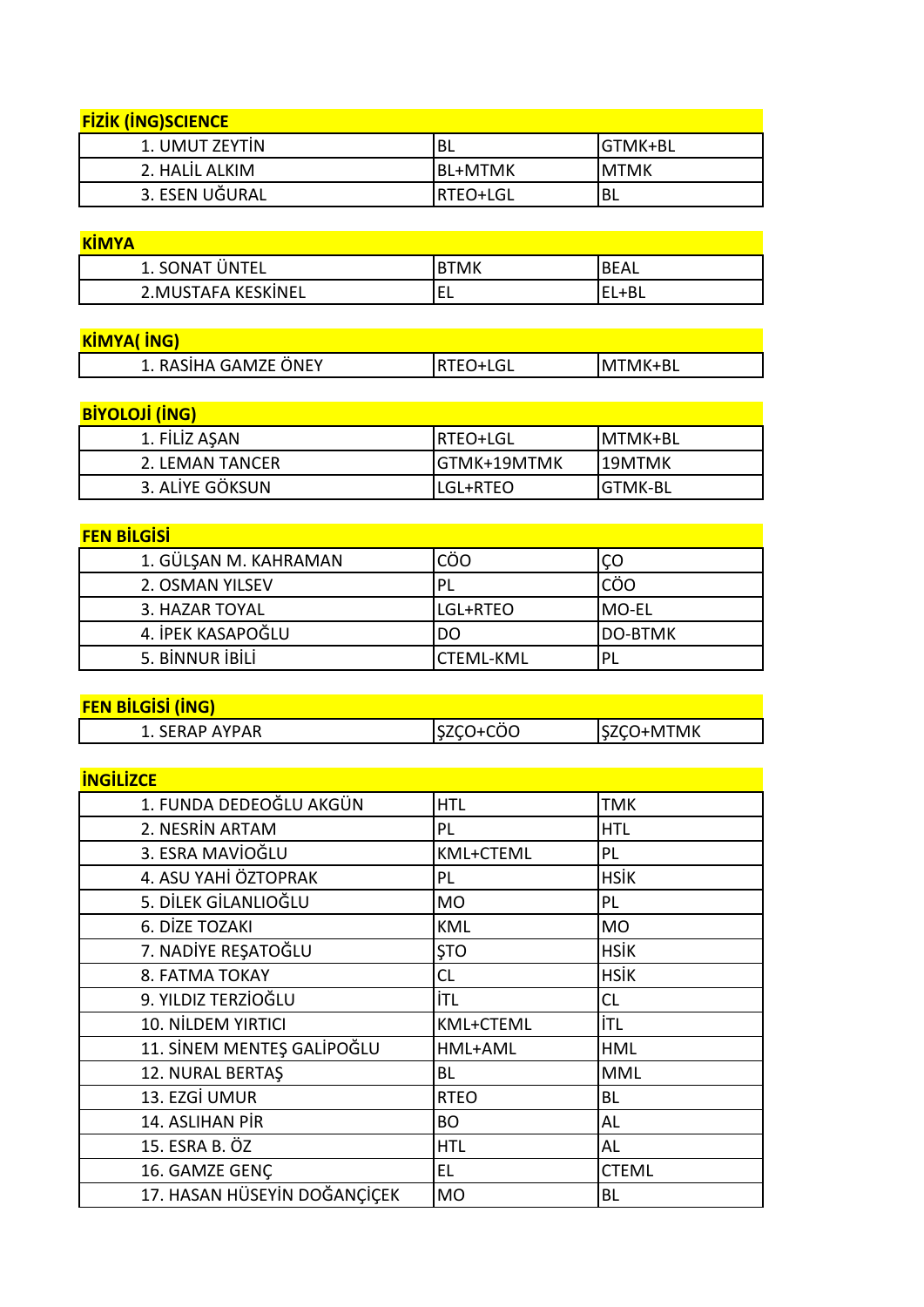| 18. CIYDEM G. ANADOL     | IKML+CTEML | MO |
|--------------------------|------------|----|
| 19. BELİZ ÖZAVCILAR      | LGL+RTEO   |    |
| 20. GÖKÇE GÖKBÖRÜ ÇAĞKAN | LGL+RTEO   |    |

| <b>BEDEN EĞİTİMİ (KADIN)</b> |                  |             |
|------------------------------|------------------|-------------|
| 1. AYŞEGÜL ONBAŞI            | CL               | LTL         |
| 2. CANAN TOSUN               | <b>RTEO</b>      | CL          |
| 3. DAMLA KAŞİF               | LGL              | <b>HSIK</b> |
| 4. GÜLCAN YILDIZ             | EL               | İTL         |
| 6. GÜLŞEN ÖZKÖK              | <b>MML</b>       | <b>RTEO</b> |
| 7. NALAN ŞENDUR              | <b>HSİK</b>      | <b>MML</b>  |
| 8. GÜLBAHAR ORÇAN            | LGL+RTEO         | <b>HSİK</b> |
| 9. ÜMMÜ GÜLBAHAR MEVLİT      | SSEML-AML        | AML         |
| 10. EMEL ÖZBAŞAR             | EL               | PL          |
| 11. AYTEN YUMURTAŞ NURÇİN    | <b>KML-CTEML</b> | EL          |

### **BEDEN EĞİTİMİ (ERKEK)**

| <u>. . _</u>            |             |             |
|-------------------------|-------------|-------------|
| 1. KADİR HAKEL          | CL          | <b>HSİK</b> |
| 2. OSMAN AKIN           | <b>KML</b>  |             |
| 3. HÜSEYİN ARHAN        | EL          | <b>KML</b>  |
| 4. HÜSEYİN AŞKIN KINACI | TMK         | AL          |
| 5. ERİZ GİRİTLİ         | <b>HSİK</b> | <b>TMK</b>  |
| 6. BİLBAY GECEYATMAZ    | LGL         | <b>HSİK</b> |
| 7.HASAN KÜDENLER        | <b>MO</b>   | <b>BL</b>   |
| 8. HASAN TOY            | BL          | <b>MO</b>   |

| <b>MÜZİK</b>      |                  |       |
|-------------------|------------------|-------|
| 1. BUĞÇE DİKMENAY | <b>ITL+CTEML</b> | `TEML |
| 2. OYA BERKSOY    | <b>BEYO+PL</b>   |       |

|  | RESİM İŞ/GÖRSEL SANATLAR |  |
|--|--------------------------|--|
|  |                          |  |
|  |                          |  |
|  |                          |  |

| <u>RESHIT IS/ SONSEE SAINATEAIR</u> |  |
|-------------------------------------|--|
| NILUFFR INANDIM                     |  |
|                                     |  |

| <b>FELSEFE (TÜRKÇE)</b> |     |  |
|-------------------------|-----|--|
| L. HAKAN GÜNDÜZ         | ⊐יו |  |

| <b>BİLGİSAYAR</b> |                 |                 |
|-------------------|-----------------|-----------------|
| 1. ALI AKCIN      | <b>LGL+RTEO</b> | <b>IRTEO+EL</b> |
| 2. AHMET AKARSU   | IDL+LYL         | <b>HML</b>      |
| 3. FATMA ARKOY    | <b>LGL+RTEO</b> | <b>HML</b>      |
| 4. UMUT ÖZKURT    | IKML+CTEML      | <b>CTEML</b>    |

| <b>TICARET MESLEK DERSI/MUHASEBE</b> |             |  |
|--------------------------------------|-------------|--|
| 1. UĞUR KAŞOT                        | <b>IGML</b> |  |

**ALMANCA**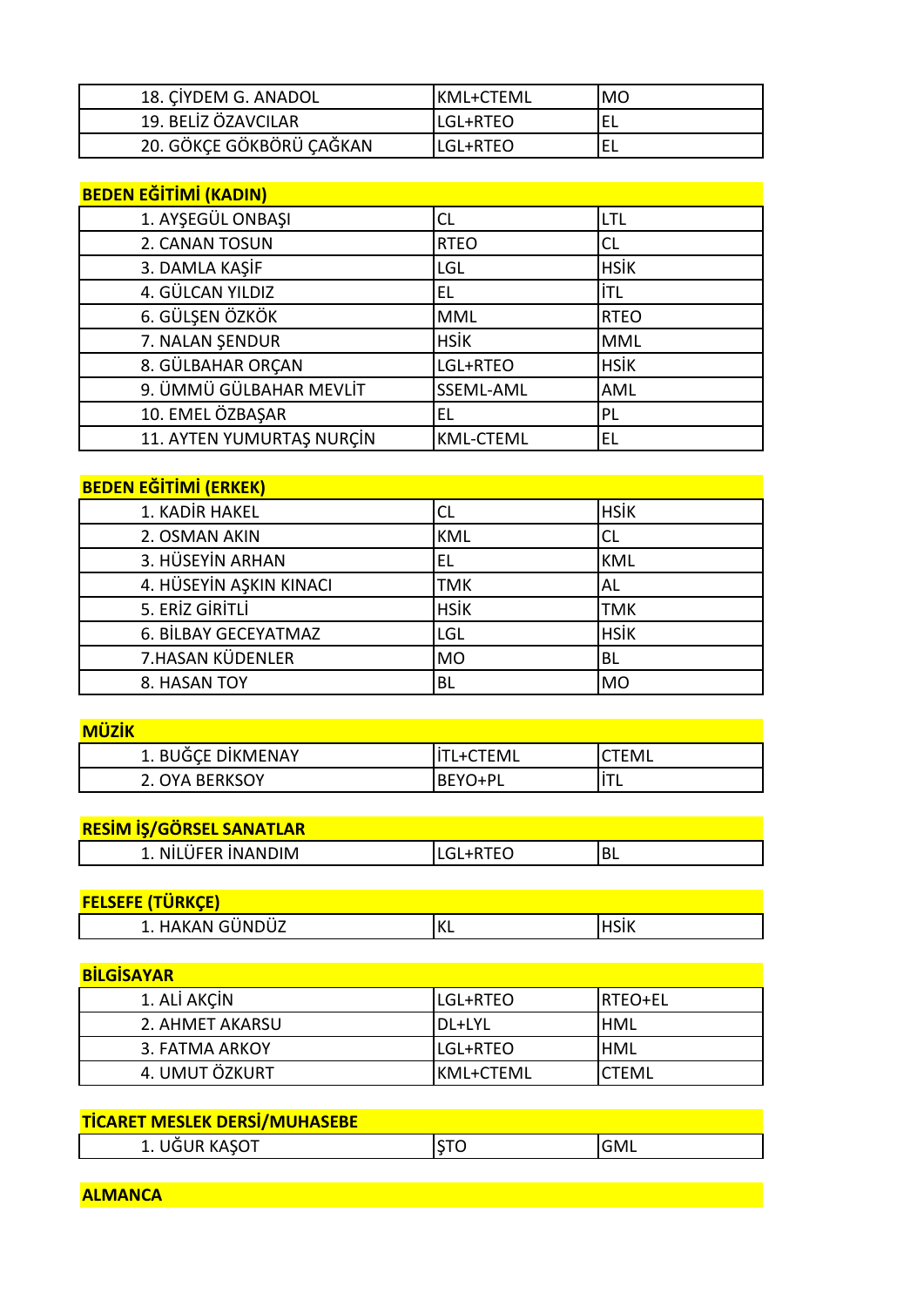| 1. GÖZDE YÜCEL NURAY  | HTL+GML   | <b>BTMK</b> |
|-----------------------|-----------|-------------|
| 2. SEBNEM E. BESİMLER | DO+LAGSL  | DO+BEAL     |
| 3. MİSLİ ÇAĞANSOY     | LGL+RTEO  | DL-CÖO      |
| 4. NESE ARABACIOĞLU   | LGL+RTEO  | PL-SZCO     |
| 5. BİNGÜL KÜÇÜK       | <b>BL</b> | BL-LYL      |
| 6. AYSE BAHSİ         | LGL+RTEO  | <b>STO</b>  |

#### **FRANSIZCA**

| 1. BANU ÖZDOĞANLAR   | <b>BTMK+TMK</b> | TMK         |
|----------------------|-----------------|-------------|
| 2. GÖZDE E. AŞÇIOĞLU | <b>BTMK+TMK</b> | <b>TMK</b>  |
| 3. PERVIN ARIFOĞLU   | ΚL              | <b>BTMK</b> |
| 4. AYŞE ÖZYAŞA       | LGL+RTEO        | ΚL          |
| 5. NEZİHE ZEYBEK     | PL+CL           | DL+CL       |
| 6. MELEK ÜRÜNCÜOĞLU  | LGL+RTEO        | PL+MO       |
| 7. LYUDMYLA KIRANER  | LGL+RTEO        | BL          |

#### **YUNANCA**

| <u>IUIVAIVUA</u>  |               |             |
|-------------------|---------------|-------------|
| 1. EBRU ALKAN     | <b>ASO</b>    | <b>SHRO</b> |
| 2. ÖZGEN ÖZYÖNÜM  | PL+ŞZÇO       | AL+ŞZÇO     |
| 3. ÇAĞDAŞ POLİLİ  | <b>OVO</b>    | ASO+BO      |
| 4. SEHBAL ÖZDOĞAN | IBO+TMK       | <b>OVO</b>  |
| 5. ECE BILGEHAN   | <b>CO+NKL</b> | ÇΟ          |

# **ELEKTRİK**

| 1. BEGÜM ÜNVEREN    | <b>GML</b> | <b>SSEML</b> |
|---------------------|------------|--------------|
| 2. BEKIR SAFKAN     | SSEML      | <b>GML</b>   |
| 3. ÜMİTCAN YAŞAMSAL | lkml+cteml | <b>SSEML</b> |

### **ELEKTRONİK**

| 1. İSMAİL ÇALIKUŞU  | ^TEML      | <b>SSEML</b>    |
|---------------------|------------|-----------------|
| 2. GÖRKEM ÇELİK     | IKML+CTEML | <b>HML</b>      |
| 3. ABUZER KARABATAK | TEML.      | <b>IDRFKFML</b> |

| <b>TURIZM</b>             |                  |                 |
|---------------------------|------------------|-----------------|
| 1. BAHAR TUĞCU            | <b>MTL</b>       | <b>HTL</b>      |
| 2. ERKUL AKTUNÇ           | <b>KML</b>       | <b>MTL</b>      |
| 3. İLKAY YÜZÜGÜLEN KANNUR | GML+MTL          | MTL             |
| 4. RUFAT RUFAT            | <b>KML+CTEML</b> | <b>GML</b>      |
| 5. MELIKE KADIOĞLU        | <b>KML+CTEML</b> | KML+GML         |
| 6. BENGÜL PARS            | <b>GMTL</b>      | <b>KML</b>      |
| 7. BİLAL ÇALIKUŞU         | <b>KML</b>       | <b>KML-GMTL</b> |

| <b>METAL ISLERI</b> |                |                       |
|---------------------|----------------|-----------------------|
| 1. HASAN ERSAL      | <b>DRFKEML</b> | <b>IDRFKEML+SSEML</b> |
|                     |                |                       |

**MAKİNE**